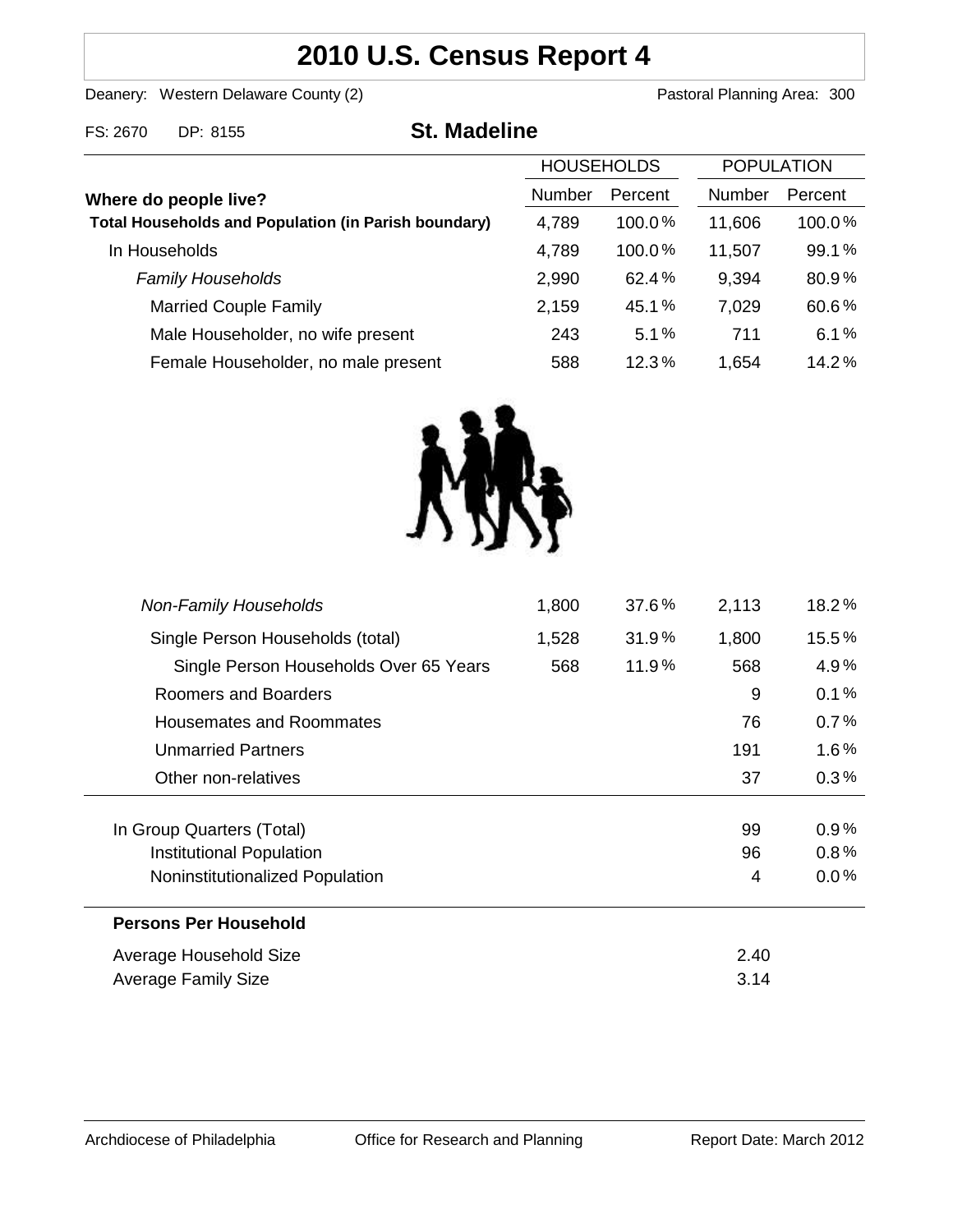# **2010 U.S. Census Report 4**

Deanery: Western Delaware County (2) Deanery: Western Delaware County (2)

FS: 2670 DP: 8155 **St. Madeline**

|                                                      | <b>POPULATION</b> |         |
|------------------------------------------------------|-------------------|---------|
| Where do Children - Under Age 18 Live?               | <b>Number</b>     | Percent |
| Total Children - Under Age 18 (in Parish boundary)   | 2,401             | 100.0%  |
| In Households                                        | 2,401             | 100.0%  |
| Householder or spouse is under 18                    | 1                 | 0.0%    |
| With Related:                                        |                   |         |
| Married-Couple Family                                | 1,627             | 67.8%   |
| Male Householder, No Wife Present                    | 149               | 6.2%    |
| Female Householder, No Husband Present               | 399               | 16.6%   |
| <b>Other Related Householder</b>                     | 28                | 1.1%    |
| <b>With Non-Relatives</b>                            | 34                | 1.4%    |
| <b>Grandparent Householder</b>                       | 163               | 6.8%    |
| In Group Quarters                                    | 0                 | 0.0%    |
| Institutionalized population                         | 0                 | 0.0%    |
| Noninstitutionalized population                      | $\boldsymbol{0}$  | 0.0%    |
| Where do Adults - Age 65 and Older - Live?           |                   |         |
| Total Adults - Age 65 and Older (in Parish boundary) | 1,783             | 100.0%  |
| In Households                                        | 1,700             | 95.3%   |
| Family Households:                                   | 1,089             | 61.1%   |
| Is Householder or Spouse                             | 936               | 52.5%   |
| With Other Relative Householder                      | 29                | 1.6%    |
| With Non-Related Householder                         | $\overline{2}$    | 0.1%    |
| is Parent                                            | 91                | 5.1%    |
| is Parent-in-Law                                     | 31                | 1.7%    |
| In Non-family Households:                            | 610               | 34.2%   |
| Male Living Alone                                    | 162               | 9.1%    |
| Male not Living Alone                                | 16                | 0.9%    |
| Female Living Alone                                  | 406               | 22.7%   |
| Female not Living Alone                              | 8                 | 0.5%    |
| Other                                                | 19                | 1.0%    |
| In Group Quarters                                    | 84                | 4.7%    |
| Institutionalized population                         | 84                | 4.7%    |
| Noninstitutionalized population                      | 0                 | 0.0%    |
| <b>Housing Units in the Parish boundary</b>          |                   |         |
| <b>Total Housing Units</b>                           | 5,070             | 100.0%  |
| Occupied                                             | 4,789             | 94.5%   |
| Owner-Occupied                                       | 3,269             | 64.5%   |
| Renter-Occupied                                      | 1,520             | 30.0%   |
| Vacant                                               | 280               | 5.5%    |

Archdiocese of Philadelphia **Office for Research and Planning** Report Date: March 2012